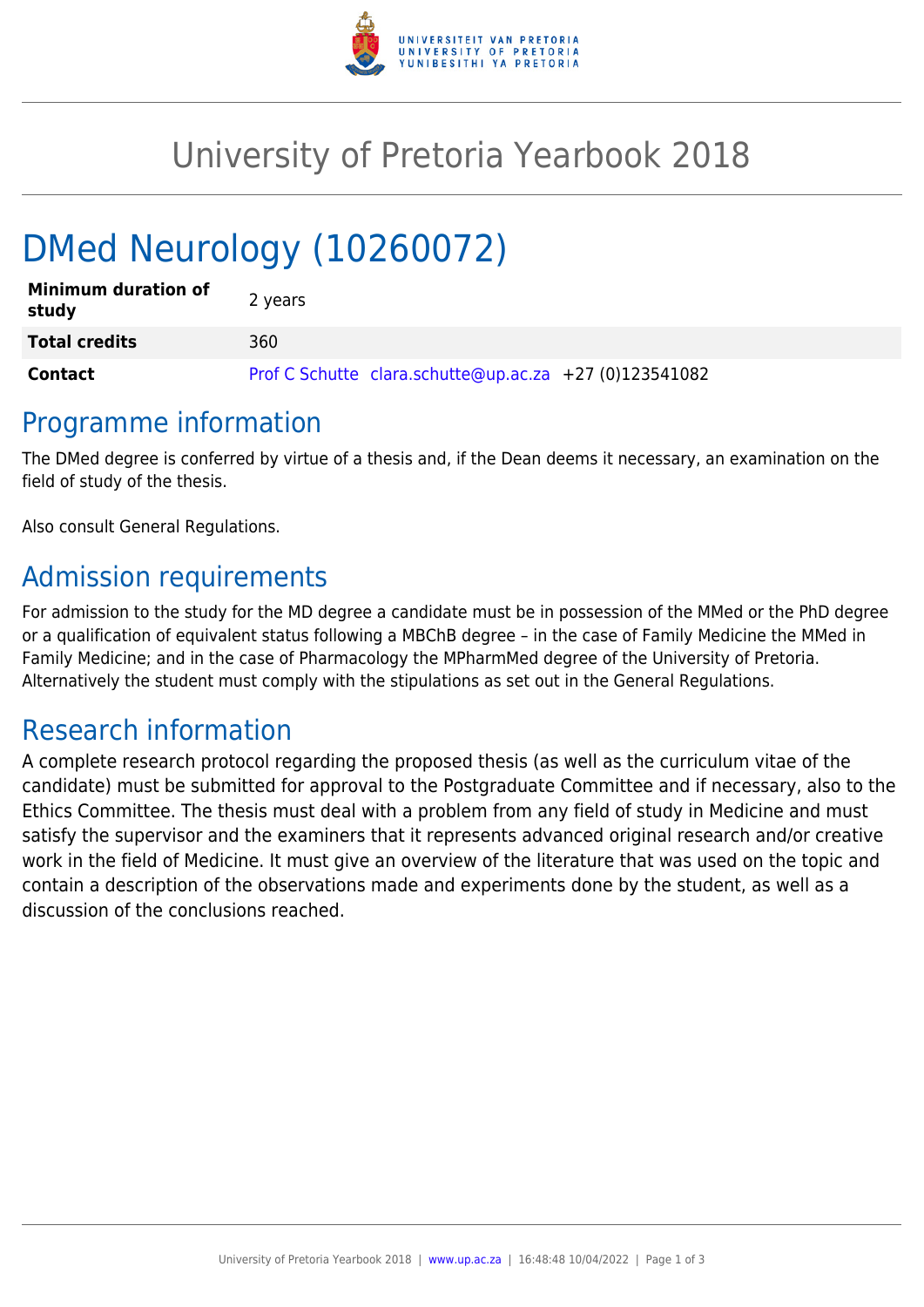

## Curriculum: Year 1

**Minimum credits: 360**

#### **Core modules**

#### **Thesis: Neurology 990 (NRE 990)**

| <b>Module credits</b>         | 360.00                         |
|-------------------------------|--------------------------------|
| <b>Prerequisites</b>          | No prerequisites.              |
| <b>Language of tuition</b>    | Module is presented in English |
| <b>Department</b>             | Neurology                      |
| <b>Period of presentation</b> | Year                           |